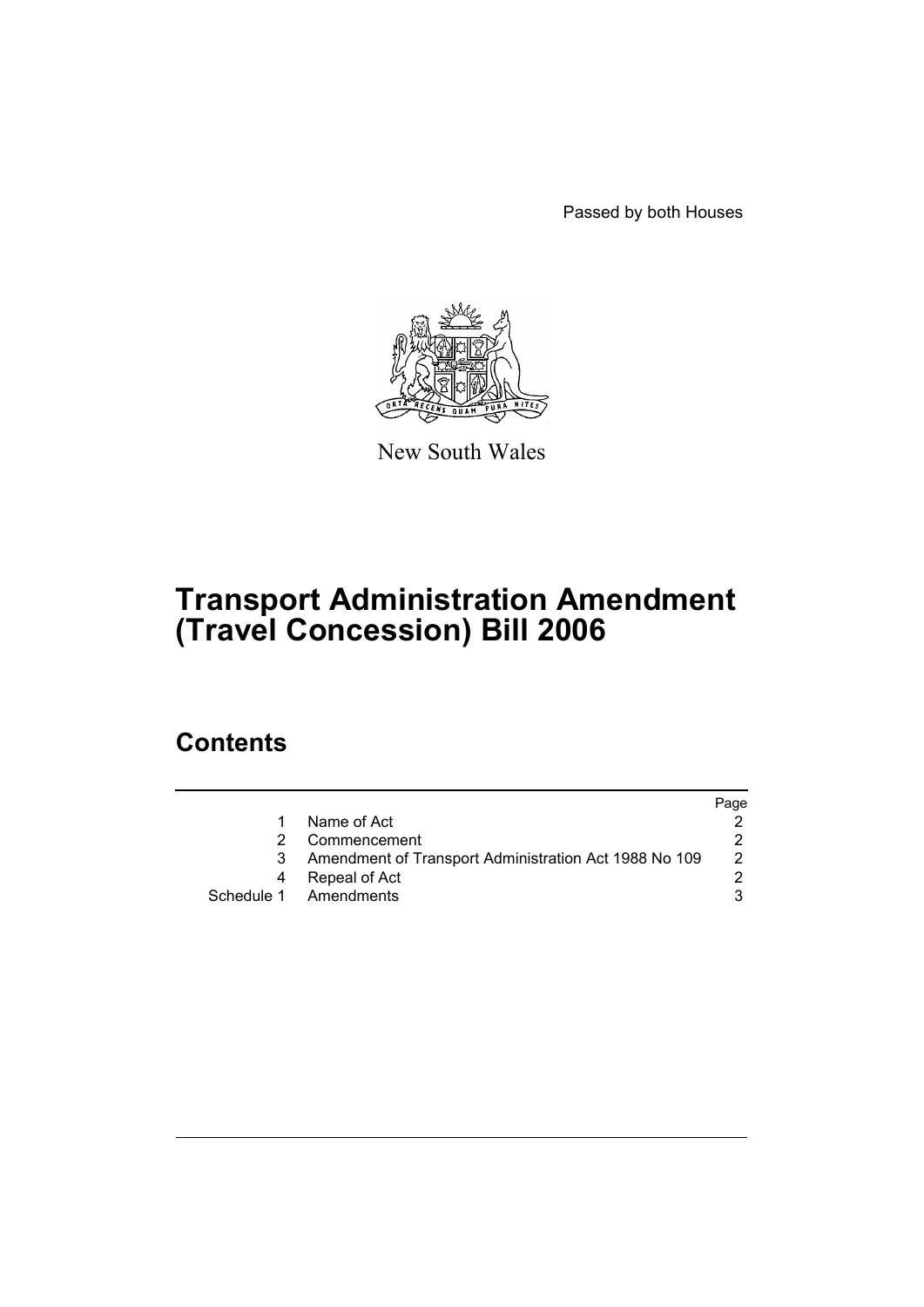*I certify that this PUBLIC BILL, which originated in the LEGISLATIVE ASSEMBLY, has finally passed the LEGISLATIVE COUNCIL and the LEGISLATIVE ASSEMBLY of NEW SOUTH WALES.*

> *Clerk of the Legislative Assembly. Legislative Assembly, Sydney, , 2006*



New South Wales

## **Transport Administration Amendment (Travel Concession) Bill 2006**

Act No , 2006

An Act to amend the *Transport Administration Act 1988* with respect to travel concessions.

*I have examined this Bill, and find it to correspond in all respects with the Bill as finally passed by both Houses.*

*Chairman of Committees of the Legislative Assembly.*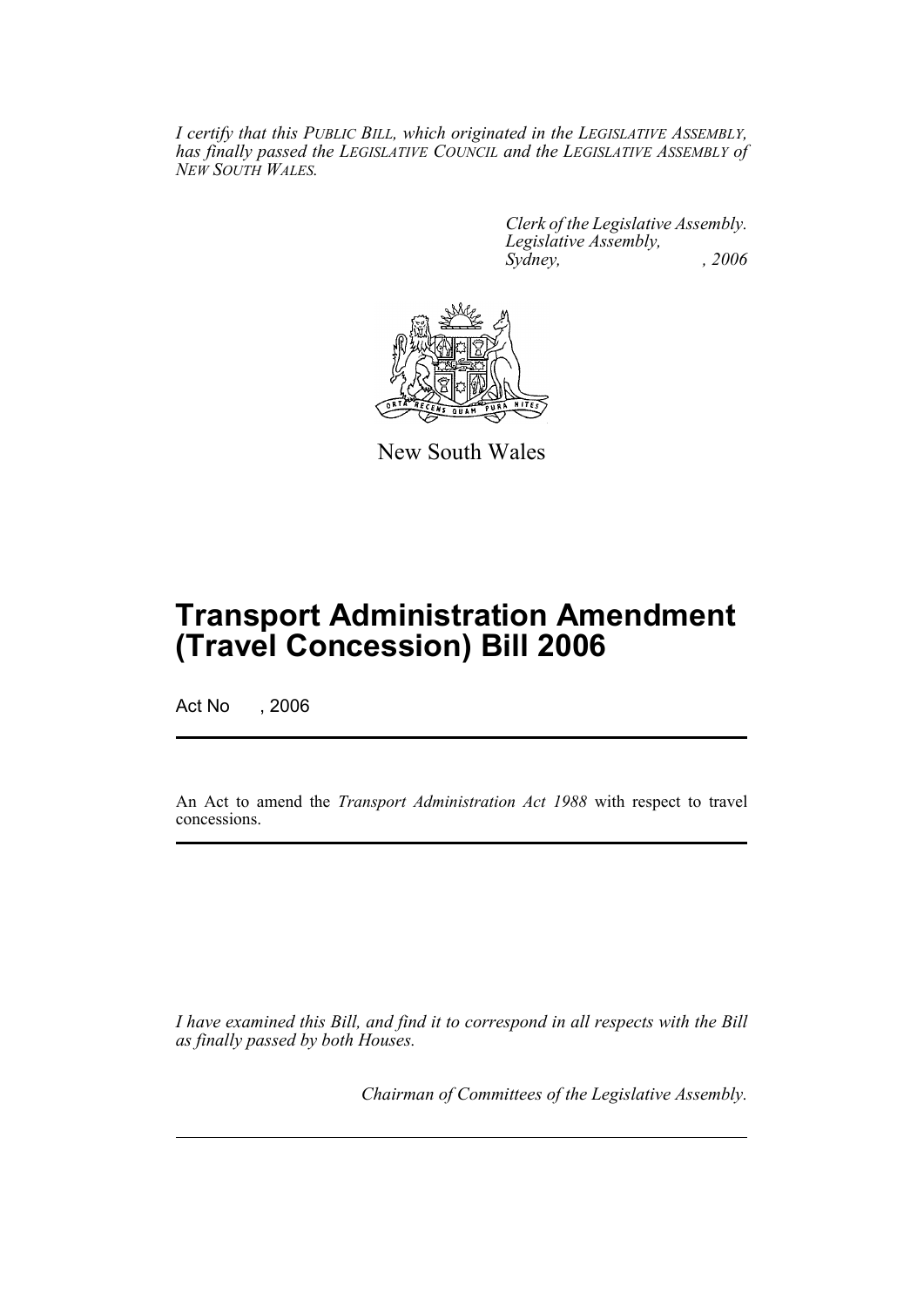### **The Legislature of New South Wales enacts:**

#### **1 Name of Act**

This Act is the *Transport Administration Amendment (Travel Concession) Act 2006*.

#### **2 Commencement**

This Act commences on the date of assent.

### **3 Amendment of Transport Administration Act 1988 No 109**

The *Transport Administration Act 1988* is amended as set out in Schedule 1.

### **4 Repeal of Act**

- (1) This Act is repealed on the day following the day on which this Act commences.
- (2) The repeal of this Act does not, because of the operation of section 30 of the *Interpretation Act 1987*, affect any amendment made by this Act.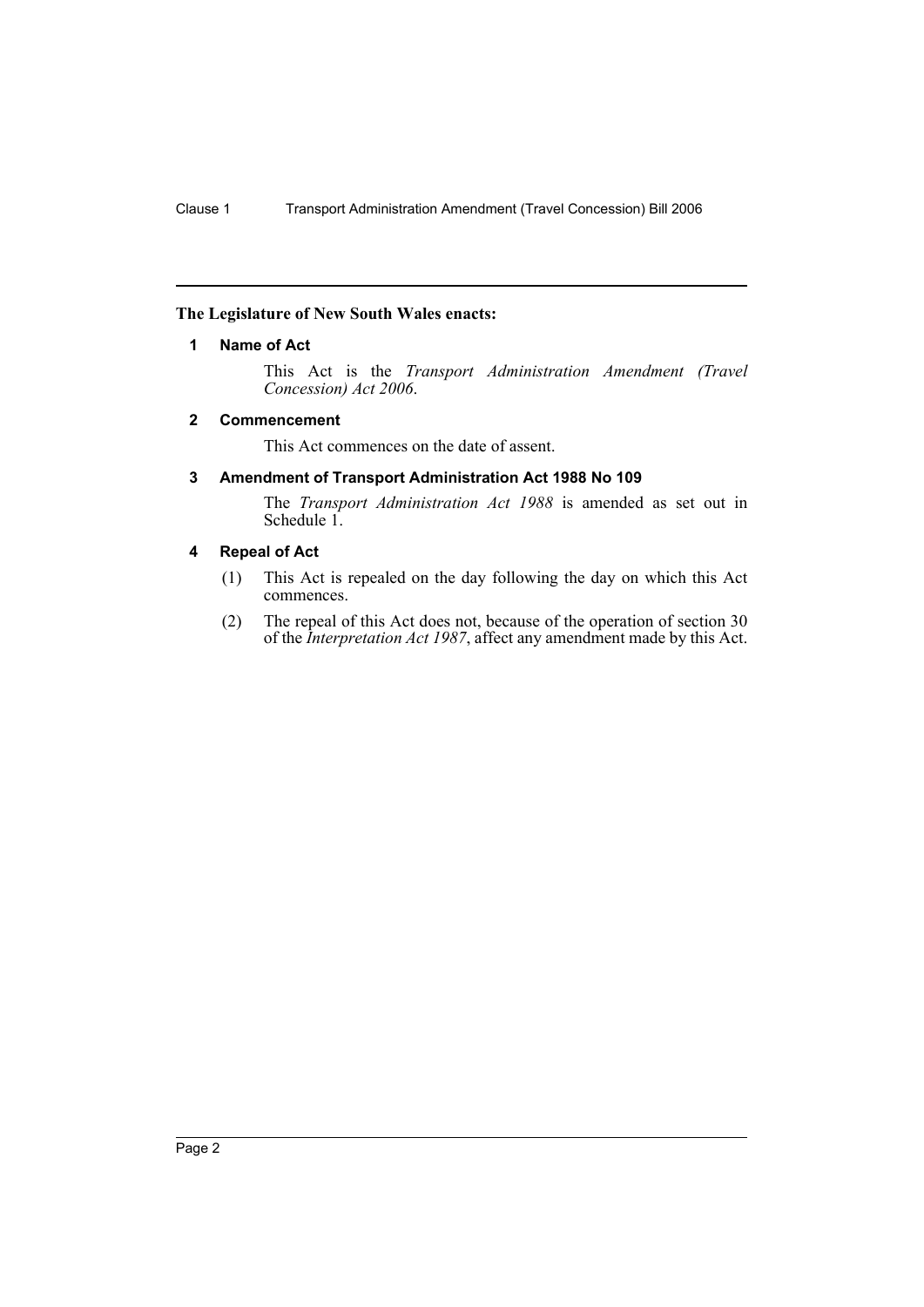Transport Administration Amendment (Travel Concession) Bill 2006

Amendments **Amendments** Schedule 1

### **Schedule 1 Amendments**

(Section 3)

### **[1] Section 39 Government subsidised travel schemes**

Insert after section 39 (1):

(1A) If the regulations so provide, persons of a class prescribed by the regulations are not entitled to subsidised travel under any such scheme. This subsection applies despite any approval or direction of the Minister or the *Anti-Discrimination Act 1977*.

### **[2] Section 88 Free or subsidised railway, bus or ferry travel**

Insert after section 88 (3):

(3A) If the regulations so provide, persons of a class prescribed by the regulations are not entitled to be issued with a free travel pass or a concessional travel pass under this section. This subsection applies despite any determination or direction of the Minister or of an Authority or the *Anti-Discrimination Act 1977*.

### **[3] Schedule 7 Savings, transitional and other provisions**

Insert at the end of clause 2 (1):

*Transport Administration Amendment (Travel Concession) Act 2006*

### **[4] Schedule 7**

Insert at the end of the Schedule with appropriate Part and clause numbers:

### **Part Provisions consequent on enactment of Transport Administration Amendment (Travel Concession) Act 2006**

### **Student travel passes—transitional provision**

- (1) Until the regulations otherwise provide, full fee paying overseas students:
	- (a) are not entitled to be issued with a concessional travel pass (as referred to in section 88) of a kind that is available only to persons who are students at tertiary educational institutions, and
	- (b) are not entitled to the benefit of concessional travel in circumstances where only a person who is entitled to be issued with such a pass is entitled to that benefit.